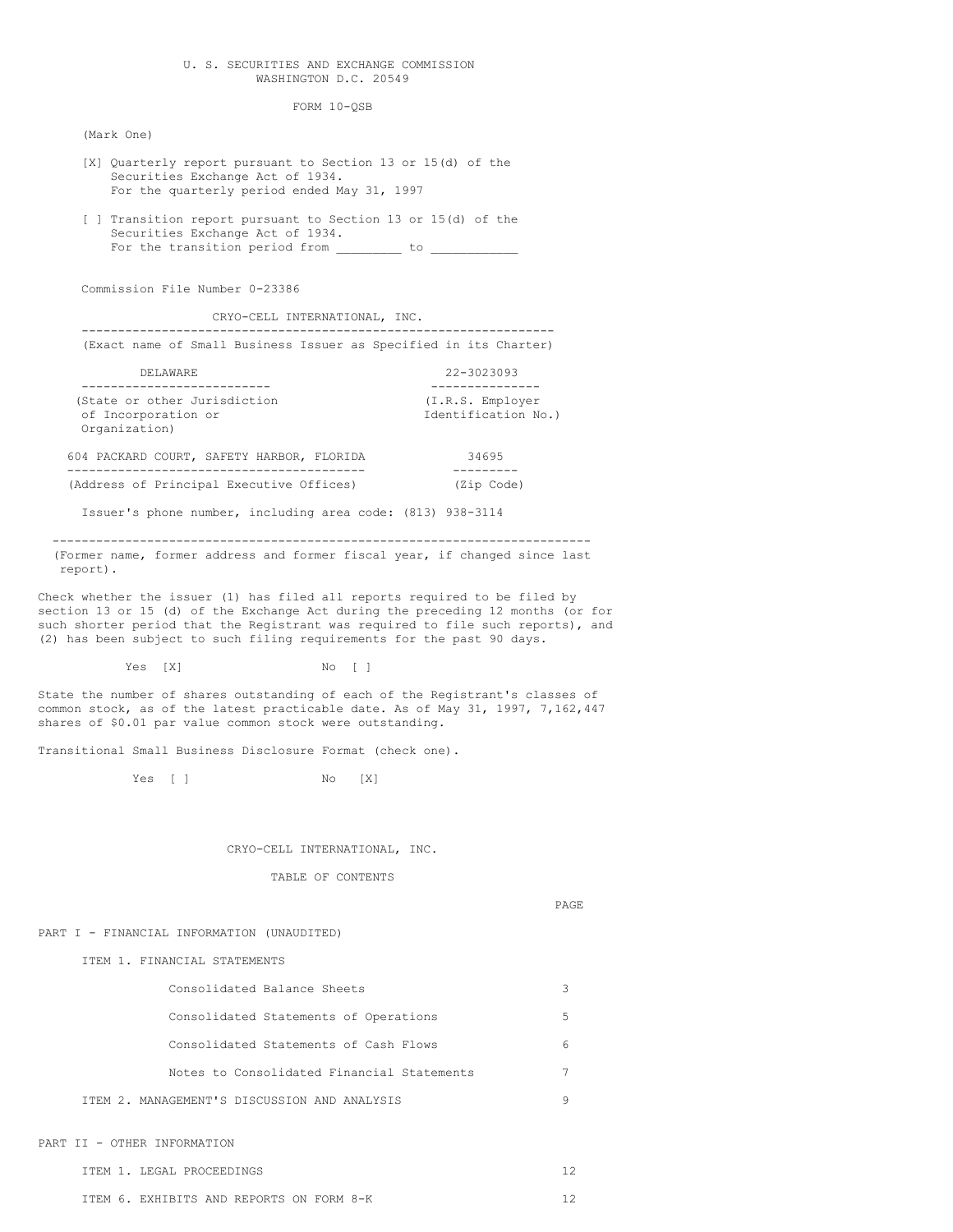# CRYO-CELL INTERNATIONAL, INC. AND SUBSIDIARIES CONSOLIDATED BALANCE SHEETS

# ASSETS

|                                                                                      | 1997                  | MAY 31, NOVEMBER 30,<br>1996<br>----------- |
|--------------------------------------------------------------------------------------|-----------------------|---------------------------------------------|
|                                                                                      |                       |                                             |
| CURRENT ASSETS                                                                       |                       |                                             |
| Cash and cash equivalents                                                            |                       | $$1,311,538$ $$1,079,531$                   |
| Marketable securities<br>Accounts receivable                                         | 300,000               | 0                                           |
| (net of reserve of \$2500)                                                           |                       | 40,405 673,533                              |
| Inventory                                                                            | 10,729                | 13,628                                      |
| Prepaid expenses                                                                     | 24,792<br>----------- | 22,839<br>-----------                       |
| Total Current Assets                                                                 | -----------           | 1,687,464 1,789,531                         |
| PROPERTY AND EQUIPMENT                                                               |                       |                                             |
| Property and equipment, net                                                          | ----------            | 2, 277, 193 2, 044, 454<br>-----------      |
| OTHER ASSETS                                                                         |                       |                                             |
| Intangible assets (net of<br>amortization of \$32,871 and<br>\$30,531, respectively) | 65,290                | 67,630                                      |
| Deposits                                                                             |                       | 286,642 255,971                             |
| Investment in unconsolidated affiliate                                               | -----------           | 74,986 50,138<br>-----------                |
| Total Deposits, Other Assets                                                         |                       |                                             |
| and Intangible                                                                       | -----------           | 426,918 373,739<br>----------               |
| TOTAL ASSETS                                                                         |                       | \$4,391,575 \$4,207,724                     |
|                                                                                      | ----------            | -----------                                 |

The accompanying notes to consolidated financial statements are an integral part of these statements.

3

CRYO-CELL INTERNATIONAL, INC. AND SUBSIDIARIES CONSOLIDATED BALANCE SHEETS

# LIABILITIES AND STOCKHOLDERS' EQUITY

|                                                                                                       | MAY 31,<br>1997                  | NOVEMBER 30,<br>1996                      |
|-------------------------------------------------------------------------------------------------------|----------------------------------|-------------------------------------------|
|                                                                                                       |                                  |                                           |
| CURRENT LIABILITIES                                                                                   |                                  |                                           |
| Accounts payable<br>Other accrued expenses<br>Income taxes payable<br>Obligation under capital leases | Ŝ.<br>165,491<br>67,321<br>6,198 | 86,434<br>\$<br>93,823<br>37,334<br>8,296 |
| Total Current Liabilities                                                                             | 239,010                          | 225,887                                   |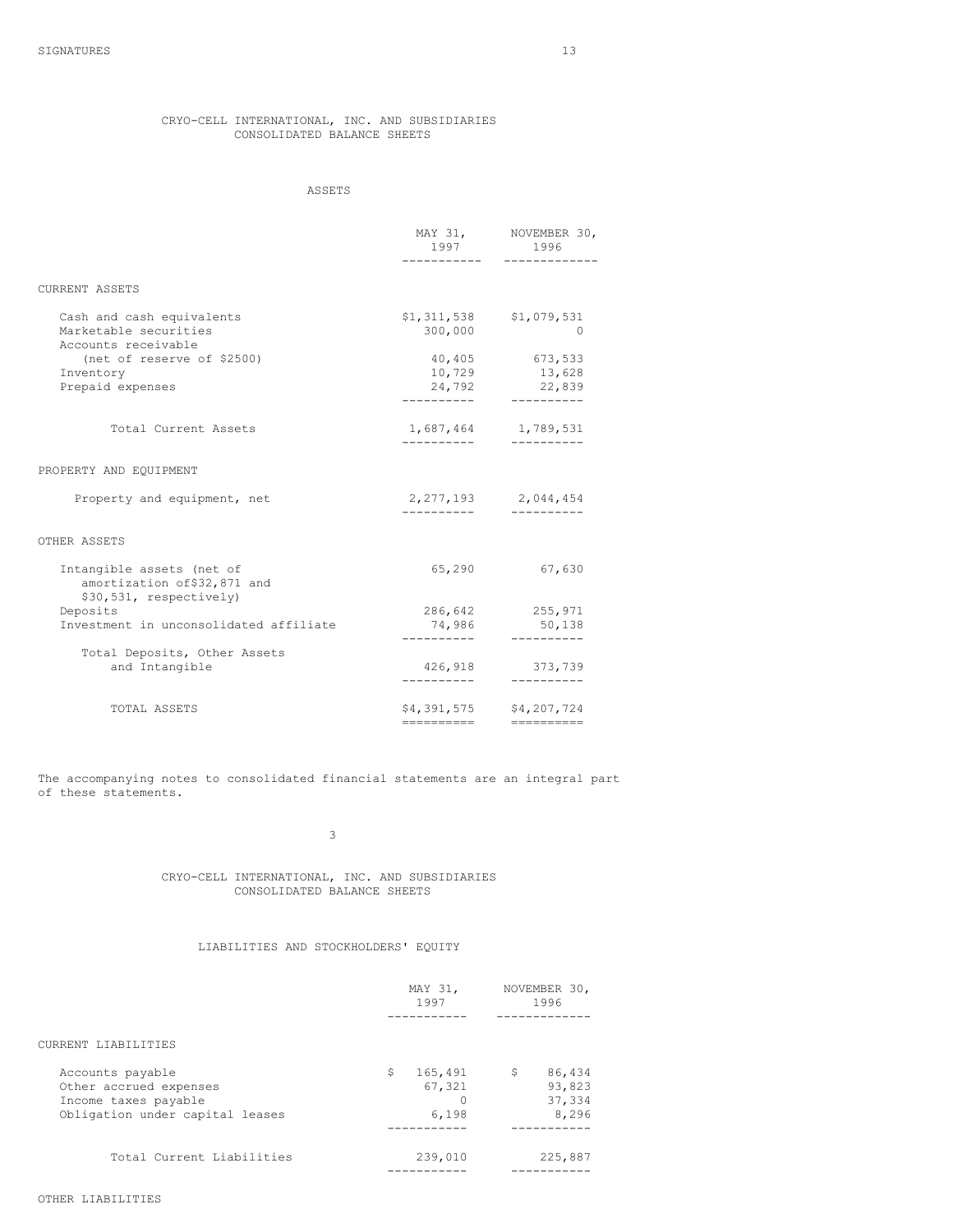| Deposits<br>Accrued revenue sharing expense                                                                                                                                                    | 30,000<br>292,708          | 30,000<br>292,708<br>--------                                             |
|------------------------------------------------------------------------------------------------------------------------------------------------------------------------------------------------|----------------------------|---------------------------------------------------------------------------|
| Total Other Liabilities                                                                                                                                                                        | 322,708                    | 322,708                                                                   |
| STOCKHOLDERS' EQUITY                                                                                                                                                                           |                            |                                                                           |
| Preferred stock (500,000 \$.01 par<br>value authorized; 0 issued and<br>outstanding)<br>Common stock (15,000,000 \$.01 par<br>value common shares authorized;<br>7,162,447 at May 31, 1997 and | <sup>0</sup>               | O                                                                         |
| 7,151,984 at Nov 30, 1996<br>Additional paid-in capital<br>Unrealized holding gain or (loss)<br>Accumulated deficit                                                                            | 7,140,375<br>(100, 000)    | 77,024 71,520<br>6,473,085<br>$\Omega$<br>$(3, 287, 542)$ $(2, 885, 477)$ |
| Total Stockholders' Equity                                                                                                                                                                     | 3,829,857                  | 3,659,129                                                                 |
| TOTAL LIABILITIES AND<br>STOCKHOLDERS' EQUITY                                                                                                                                                  | \$4.391.575<br>----------- | \$4.207.724<br>-----------                                                |

The accompanying notes to consolidated financial statements are an integral part of these statements.

4

<TABLE> <CAPTION>

CRYO-CELL INTERNATIONAL, INC. AND SUBSIDIARIES

# CONSOLIDATED STATEMENTS OF OPERATIONS

| $<$ S $>$<br>$\langle C \rangle$<br>$\langle C \rangle$ $\langle C \rangle$<br>$\langle C \rangle$<br>$$5,350$ $$1,449,975$ $$410,150$ $$2,000,000$<br>Revenue<br>------------<br>------------<br>------------<br>COSTS AND EXPENSES:<br>409,360 501,113 852,037 769,125<br>Selling, general & administrative<br>Research and development expenses<br>20,464<br>50, 154 2, 189<br>Depreciation and amortization<br>Total Cost and Expenses<br>443,162 522,639 928,867 798,060<br>___________<br>$(437, 812)$ 927, 336 (518, 717) 1, 201, 940<br>OPERATING PROFIT (LOSS)<br>-----------<br>OTHER INCOME AND (EXPENSE):<br>13,803 812 30,734<br>Interest Income/Other Income<br>Gain on sale of unconsolidated<br>162,250 150,000 162,250 150,000<br>affiliate's stock<br>------------<br>Total Other Income<br>$176,053$ $150,812$ $192,984$ $150,812$<br>___________<br>___________<br>INCOME (LOSS) BEFORE EQUITY<br>IN NET LOSS OF UNCONSOLIDATED<br>$(261, 759)$ 1, 078, 148 (325, 733) 1, 352, 752<br>AFFILIATE<br>Equity in net loss of unconsolidated<br>56,284 165,328 76,332 165,328<br>affiliate<br>$(5, 318, 043)$ $5, 912, 820$ $(5, 402, 065)$ $5, 1, 187, 424$<br>NET INCOME (LOSS) | 1997        | THREE MONTHS ENDED<br>MAY 31, MAY 31, MAY 31, MAY 31,<br>1996 | SIX MONTHS ENDED<br>1997 | 1996        |  |
|--------------------------------------------------------------------------------------------------------------------------------------------------------------------------------------------------------------------------------------------------------------------------------------------------------------------------------------------------------------------------------------------------------------------------------------------------------------------------------------------------------------------------------------------------------------------------------------------------------------------------------------------------------------------------------------------------------------------------------------------------------------------------------------------------------------------------------------------------------------------------------------------------------------------------------------------------------------------------------------------------------------------------------------------------------------------------------------------------------------------------------------------------------------------------------------------------|-------------|---------------------------------------------------------------|--------------------------|-------------|--|
|                                                                                                                                                                                                                                                                                                                                                                                                                                                                                                                                                                                                                                                                                                                                                                                                                                                                                                                                                                                                                                                                                                                                                                                                  |             |                                                               |                          |             |  |
|                                                                                                                                                                                                                                                                                                                                                                                                                                                                                                                                                                                                                                                                                                                                                                                                                                                                                                                                                                                                                                                                                                                                                                                                  |             |                                                               |                          | ----------- |  |
|                                                                                                                                                                                                                                                                                                                                                                                                                                                                                                                                                                                                                                                                                                                                                                                                                                                                                                                                                                                                                                                                                                                                                                                                  |             |                                                               |                          |             |  |
|                                                                                                                                                                                                                                                                                                                                                                                                                                                                                                                                                                                                                                                                                                                                                                                                                                                                                                                                                                                                                                                                                                                                                                                                  |             |                                                               |                          |             |  |
|                                                                                                                                                                                                                                                                                                                                                                                                                                                                                                                                                                                                                                                                                                                                                                                                                                                                                                                                                                                                                                                                                                                                                                                                  |             |                                                               |                          | ___________ |  |
|                                                                                                                                                                                                                                                                                                                                                                                                                                                                                                                                                                                                                                                                                                                                                                                                                                                                                                                                                                                                                                                                                                                                                                                                  |             |                                                               |                          |             |  |
|                                                                                                                                                                                                                                                                                                                                                                                                                                                                                                                                                                                                                                                                                                                                                                                                                                                                                                                                                                                                                                                                                                                                                                                                  |             |                                                               |                          | 812         |  |
|                                                                                                                                                                                                                                                                                                                                                                                                                                                                                                                                                                                                                                                                                                                                                                                                                                                                                                                                                                                                                                                                                                                                                                                                  |             |                                                               |                          |             |  |
|                                                                                                                                                                                                                                                                                                                                                                                                                                                                                                                                                                                                                                                                                                                                                                                                                                                                                                                                                                                                                                                                                                                                                                                                  |             |                                                               |                          | ----------- |  |
|                                                                                                                                                                                                                                                                                                                                                                                                                                                                                                                                                                                                                                                                                                                                                                                                                                                                                                                                                                                                                                                                                                                                                                                                  |             |                                                               |                          |             |  |
|                                                                                                                                                                                                                                                                                                                                                                                                                                                                                                                                                                                                                                                                                                                                                                                                                                                                                                                                                                                                                                                                                                                                                                                                  |             |                                                               |                          |             |  |
|                                                                                                                                                                                                                                                                                                                                                                                                                                                                                                                                                                                                                                                                                                                                                                                                                                                                                                                                                                                                                                                                                                                                                                                                  | =========== | ===========                                                   | ===========              | =========== |  |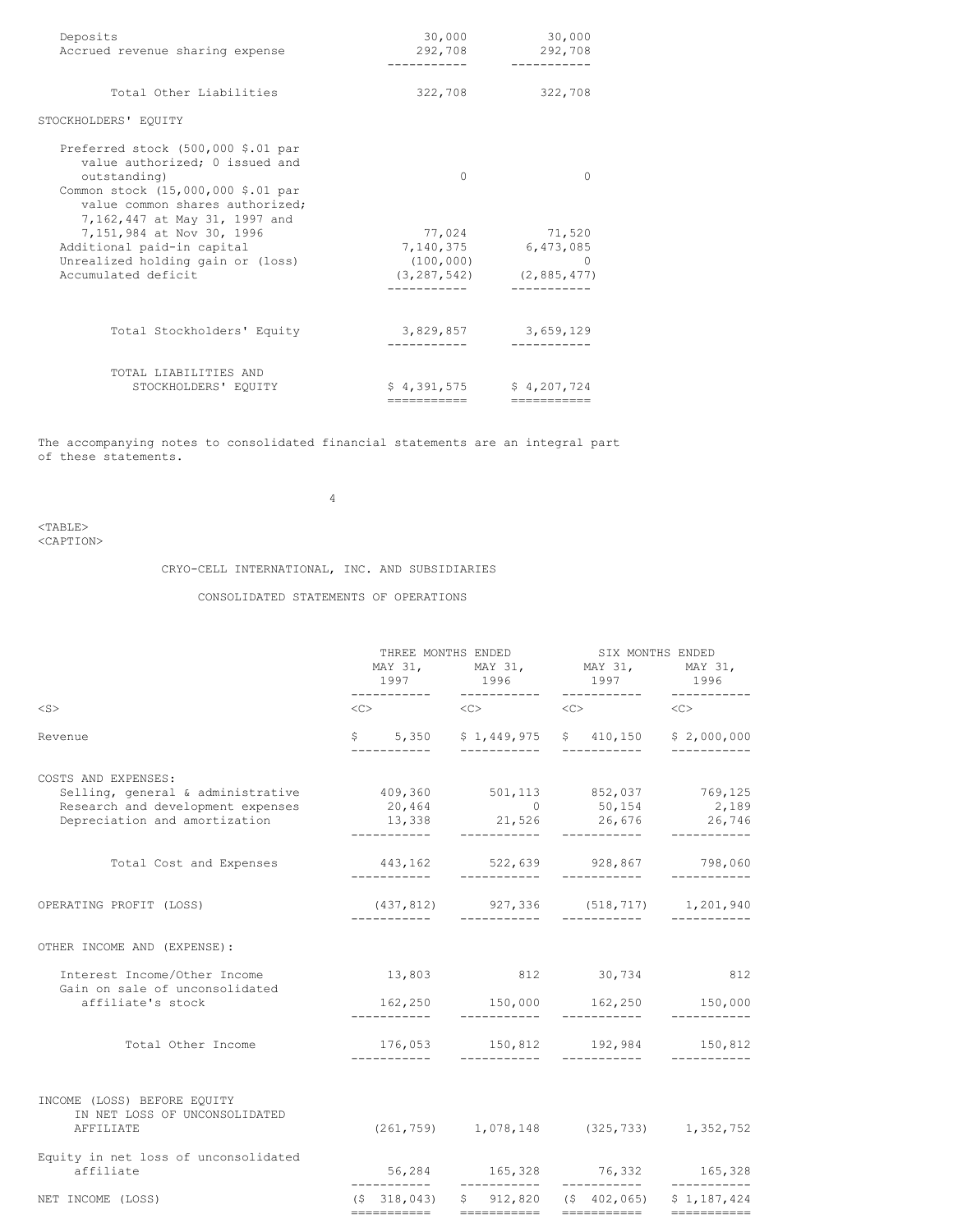|  | NET INCOME (LOSS) PER SHARE |                                      | (S        | $0.04$ ) \$ | 0.13      | (\$       | $0.06$ ) \$ |           | 0.17 |
|--|-----------------------------|--------------------------------------|-----------|-------------|-----------|-----------|-------------|-----------|------|
|  |                             |                                      |           |             |           |           |             |           |      |
|  |                             |                                      |           |             |           |           |             |           |      |
|  |                             | Number of Shares Used In Computation | 7,156,866 |             | 7,097,603 | 7.154.452 |             | 7.090.461 |      |
|  |                             |                                      |           |             |           |           |             |           |      |

 $<$ /TABLE>

The accompanying notes to consolidated financial statements are an integral part of these statements.

5

# CRYO-CELL INTERNATIONAL, INC. AND SUBSIDIARIES

# CONSOLIDATED STATEMENT OF CASH FLOWS

|                                           | SIX MONTHS ENDED |                         |                         |             |  |
|-------------------------------------------|------------------|-------------------------|-------------------------|-------------|--|
|                                           |                  |                         | MAY 31, MAY 31,         |             |  |
|                                           |                  | 1997 1996               |                         |             |  |
|                                           |                  |                         | (UNAUDITED) (UNAUDITED) |             |  |
|                                           |                  |                         |                         |             |  |
| Net cash provided by (used for)           |                  |                         |                         |             |  |
| operating activities                      |                  | 249,058                 |                         | 692,113     |  |
| Net cash used for investing activities    | $\mathsf{S}$     | $(587, 746)$ \$ 490,192 |                         |             |  |
| Net cash provided by financing activities |                  | 570,696                 |                         | (288, 000)  |  |
|                                           |                  |                         |                         |             |  |
| Increase (decrease) in cash and           |                  |                         |                         |             |  |
| cash equivalents                          |                  | 232,008                 |                         | 894,305     |  |
| Cash and cash equivalents:                |                  |                         |                         |             |  |
| Beginning of year                         |                  | 1,079,531               |                         | 11,536      |  |
| End of period                             |                  | \$1,311,539             | S                       | 905,841     |  |
|                                           |                  | ===========             |                         | ----------- |  |

The accompanying notes to consolidated financial statements are an integral part of these statements.

6

## CRYO-CELL INTERNATIONAL, INC.

### NOTES TO CONSOLIDATED FINANCIAL STATEMENTS

# MAY 31, 1997 (UNAUDITED)

## NOTE 1 FINANCIAL STATEMENTS

The Consolidated Financial Statements including the Consolidated Balance Sheet as of May 31, 1997, Consolidated Statements of Operations for the six months ended May 31, 1997 and Consolidated Statement of Cash Flows for the six months ended May 31, 1997 have been prepared by the Company, without audit. In the opinion of Management, all adjustments (which include only normal recurring adjustments) necessary to present fairly the financial position, results of operations and changes in cash flows at May 31, 1997 and for all periods presented have been made.

Certain information and footnote disclosures normally included in consolidated financial statements prepared in accordance with generally accepted accounting principles have been condensed or omitted. It is suggested that these condensed financial statements be read in conjunction with the financial statements and notes thereto included in the Company's November 30, 1996 Annual Report on Form 10-KSB.

# NOTE 2 INVESTMENT IN UNCONSOLIDATED AFFILIATE, SALE OF STOCK

In May, 1997, the Company received \$163,996 from the sale of 55,000 shares of Net/Tech International common stock. This sale brought the Company's remaining holdings of Net/Tech stock to 1,982,929 shares. Under the equity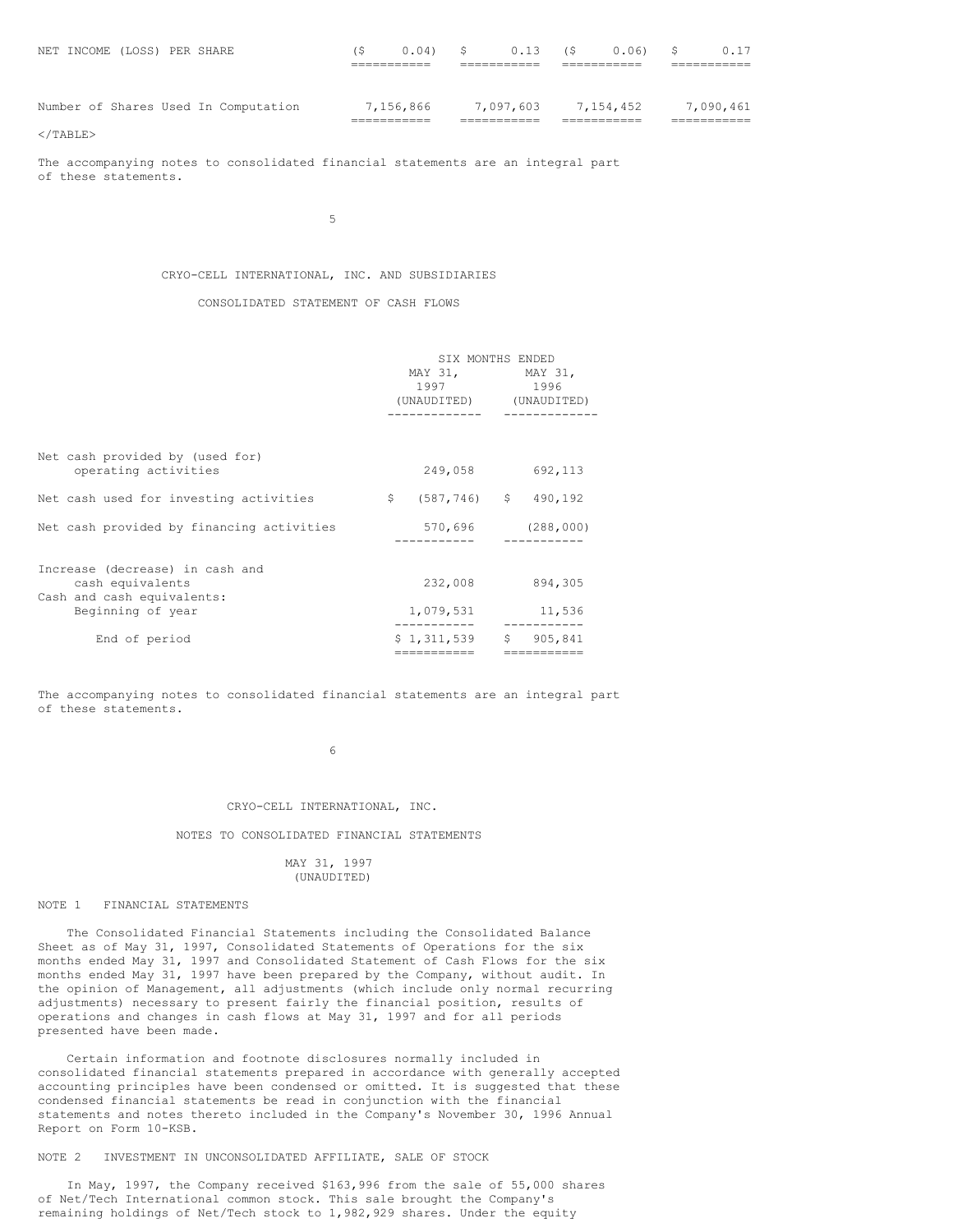method of accounting, these shares are valued on Cryo-Cell's balance sheet at \$74,986 as of May 31, 1997. (If these same shares were valued at the closing market price of Net/Tech's stock on May 31, 1997, the market capitalization of Cryo-Cell's holdings would be \$5,576,988. Net/Tech's stock trades on the NASD Electronic Bulletin Board (Symbol N T T I)).

## NOTE 3 STOCKHOLDERS EQUITY

In May, 1997, the Company received \$540,000 from the sale of options (at \$1 for each optioned share) to purchase 540,000 shares of its common stock at \$6.00 per share. These options are valid for a period of five years. Exercise of these options can result in a cash infusion to the Company of between \$2,280,000 and \$3,780,000 depending on the price of the stock at the time of exercise (which includes the original \$540,000 option purchase price). Stock issued will be subject to Rule 144 restrictions.

NOTE 4 REVENUE SHARING AGREEMENTS

SACHEM CORPORATE FINANCE, LTD.

In the prior quarter, the Company signed an agreement for the sale of two Single Unit Revenue Sharing Agreements for \$2,000,000 to an associate firm of Sachem Corporate Finance, Ltd. The agreement covers revenue sharing in two units to be located in CRYO-CELL LifespanSM sites in the U.S. Revenue of \$400,000 was recognized in the prior quarter reflecting a non-refundable deposit paid to CRYO-CELL in the form of 100,000 shares of a NASDAQ small cap stock.

The \$1.6 million cash balance was due in full by May 31, 1997. It was not received and the due date has been extended by the company. The revenue sharing negotiations with Sachem have been expanded to cover five countries in South America and any revenues received would be in addition to the

7

\$1.6 million. These South American countries include Brazil, Argentina, Chile, Paraguay, and Uruguay. The Company believes the \$1.6 million will be received in the current fiscal year as well as some revenues for South America. The consummation of any South American agreement is contingent upon Sachem paying the Company the \$1.6 million due pursuant to the prior agreement.

Upon receipt of the entire \$2,000,000 on a timely basis, CRYO-CELL has granted Sachem the right to purchase an additional three Single Unit Revenue Sharing Agreements for \$3,000,000. These must be outside the U.S. and could include Australia, where CRYO-CELL has recently received a patent for its cellular storage technology.

After the full \$2,000,000 payment has been made, Sachem, which is headquartered in London, England, will be granted a 10% management equity position in CRYO-CELL's planned European operation.

8

#### CRYO-CELL INTERNATIONAL, INC.

ITEM 2. MANAGEMENT'S DISCUSSION AND ANALYSIS OR PLAN OF OPERATION.

CRYO-CELL International, Inc., ("the Company"), a Delaware corporation incorporated in 1989, is engaged in cellular storage and the design and development of storage devices for use in its cellular storage programs. While the Company's patented cellular storage unit is capable of multi-faceted storage, the company has targeted the cryopreservation of umbilical/placental cord blood stem cells as its initial entry into the cellular storage market. Additionally, the Company is currently investigating several opportunities for other types of cellular storage.

A key factor of the Company's business strategy is its LifespanSM Cellular Storage Program. This program establishes a network of LifespanSM Centers through partnerships with hospitals and medical centers. Under this program, the stem cells are stored at the participating hospital. Recently, the Company has succeeded in combining the LifespanSM Cellular Storage Program with its Revenue Sharing Program. The combined programs entitle the partnering hospital or medical center to receive an additional portion of their LifespanSM center's annual storage revenue.

In these instances, the Company will gain significant marketing support from each partnered hospital or medical center as they educate their patients on the potential life-saving benefits of umbilical cord blood stem cell storage. Since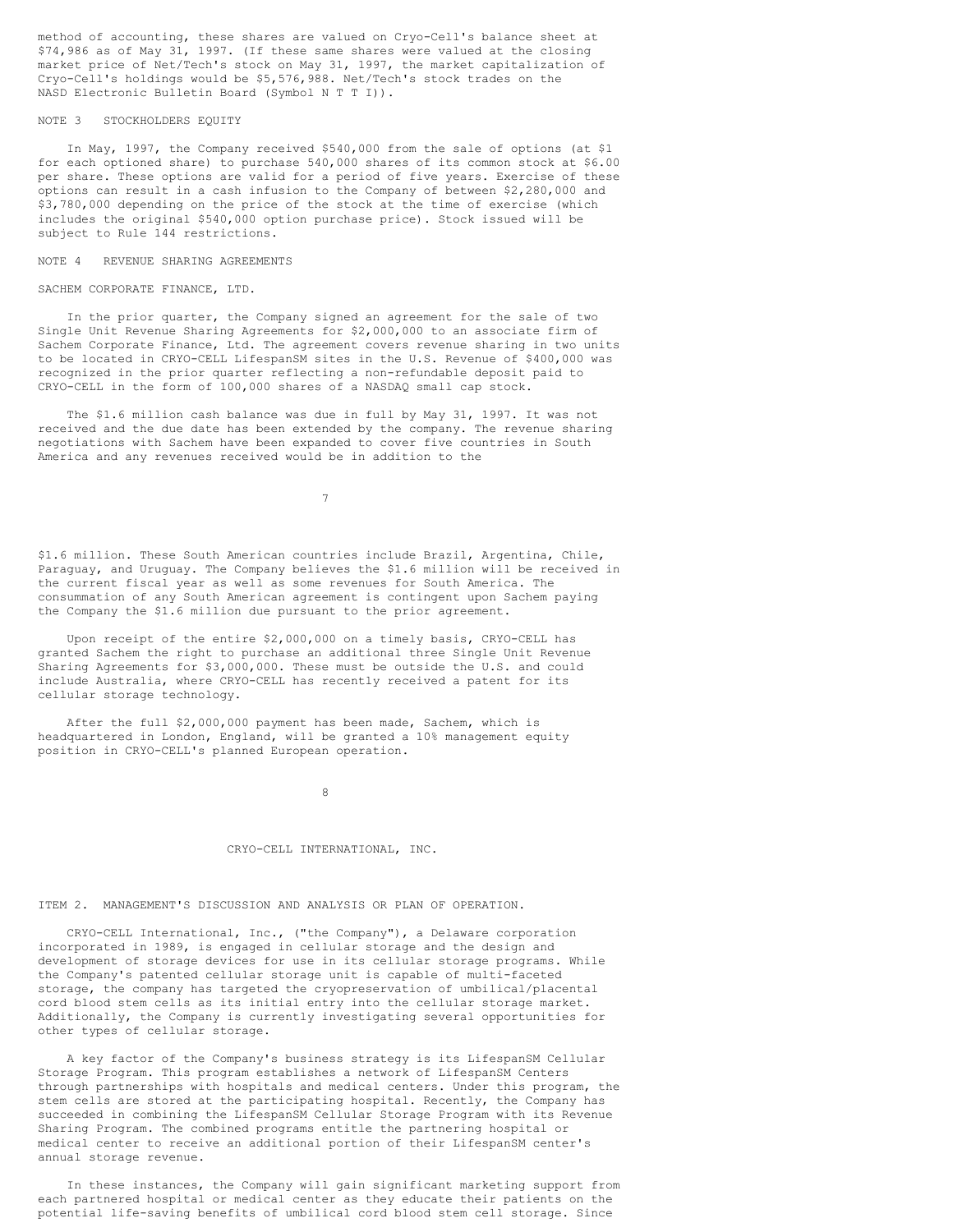the hospital or medical center, under the Revenue Sharing Program, has now invested its own funds in the program, the Company believes this combined effort has the potential to accelerate the storage of cellular specimens.

On March 18, 1997, the Company entered into a seven year lease on a new, free-standing headquarters building containing 7,500 square feet. The new facility will include a complete state-of-the-art laboratory for the processing and cryopreservation of multi-faceted cellular specimens, as well as executive offices and training facilities. Construction is expected to be completed in late summer 1997. This will enable the Company to offer its partnering hospitals the ability to benefit without having to invest in the cost of a building and operating a lab. In addition, it will give the Company the additional profit source from processing the umbilical stem cells to prepare them for storage.

The following is a discussion and analysis of the financial condition and results of operations of the Company for the quarter May 31, 1997 as compared to the same period of the prior year as well as the year-to-date period compared to the same period of the prior year.

#### GENERAL

During the quarter, the Company continued to expand its LifespanSM Cellular Storage Program. On March 12, 1997, the Company signed an agreement for the State of New Jersey with St. Peter's Medical Center in New Brunswick. This program establishes a processing and storage facility as a means of supporting the cryopreservation of umbilical cord blood (U-cordTM) stem cells for the possible future medical benefit of newborn babies and their siblings. The state of New Jersey has approximately 120,000 births annually.

As noted earlier, the Company is continuing expanded discussions with Sachem Corporate Finance, Ltd., and believes that \$1.6 million will be received in the current fiscal year (see Note 4 in the Notes to Consolidated Financial Statements).

Since Revenue Sharing Agreements can take considerable time to negotiate and come to fruition and since such agreements can be involve significant amounts, there can be wide swings in revenue and earnings from quarter to quarter.

9

#### INVESTMENT IN UNCONSOLIDATED AFFILIATE

During this quarter, Net/Tech International, a CRYO-CELL affiliate, announced the successful testing of its Hygiene Guard Hand Washing Monitoring System. In May 1997, Net/Tech International unveiled its technology at the National Restaurant Show in Chicago. As a result of this activity Net/Tech has received hundreds of inquiries and/or indications of interest.

Actual face to face meetings have been held with several major international firms. Net/Tech International announced agreements have been signed for beta testing of the hygiene guard at the Tropicana Casino and Resort in Atlantic City and the William Beaumont Army Medical Center in El Paso, Texas. (See Note 2 of the Notes to Consolidated Financial Statements for Cryo-Cell holdings).

# RESULTS OF OPERATIONS

REVENUES. Revenues for the quarter ended May 31, 1997 were \$5,350 as compared to \$1,449,975 in quarter ended February 29 of the prior year. Revenues for the six months ended May 31, 1997 were \$410,150 as compared to \$2,000,000 for the same period of the prior year. The decrease in both comparisons reflects a lower level of Revenue Sharing Agreements which were brought to fruition during the current year.

SELLING, GENERAL AND ADMINISTRATIVE EXPENSES. Selling, general and administrative costs year-to-date were \$852,037 compared to \$769,125 for the period of the prior year. The increase reflects the expanded staffing needs as the Company services new centers coming on stream as well as its own planned storage site. These included a laboratory director, national director of program development, a client services director and several other key administrative personnel. These were partially offset by lower consulting costs. Selling, general and administrative expenses during the quarter ended May 31, 1997 were \$409,360 as compared to \$501,113 for the quarter ended May 31 of the prior year. The reduction reflects the lower level of consulting costs partially offset by the increased staffing and related costs described for the year to date period.

GAIN ON SALE OF UNCONSOLIDATED AFFILIATE STOCK. In May, 1997, the Company realized a gain of \$162,250 from the sale of 55,000 shares of Net/Tech International common stock. This sale brought the Company's remaining holdings of Net/Tech stock to 1,982,929 shares.

NET LOSS. The Company's net loss for the quarter ended May 31, 1997 was \$318,043 as compared to net income of \$912,820 during the same period of the prior year.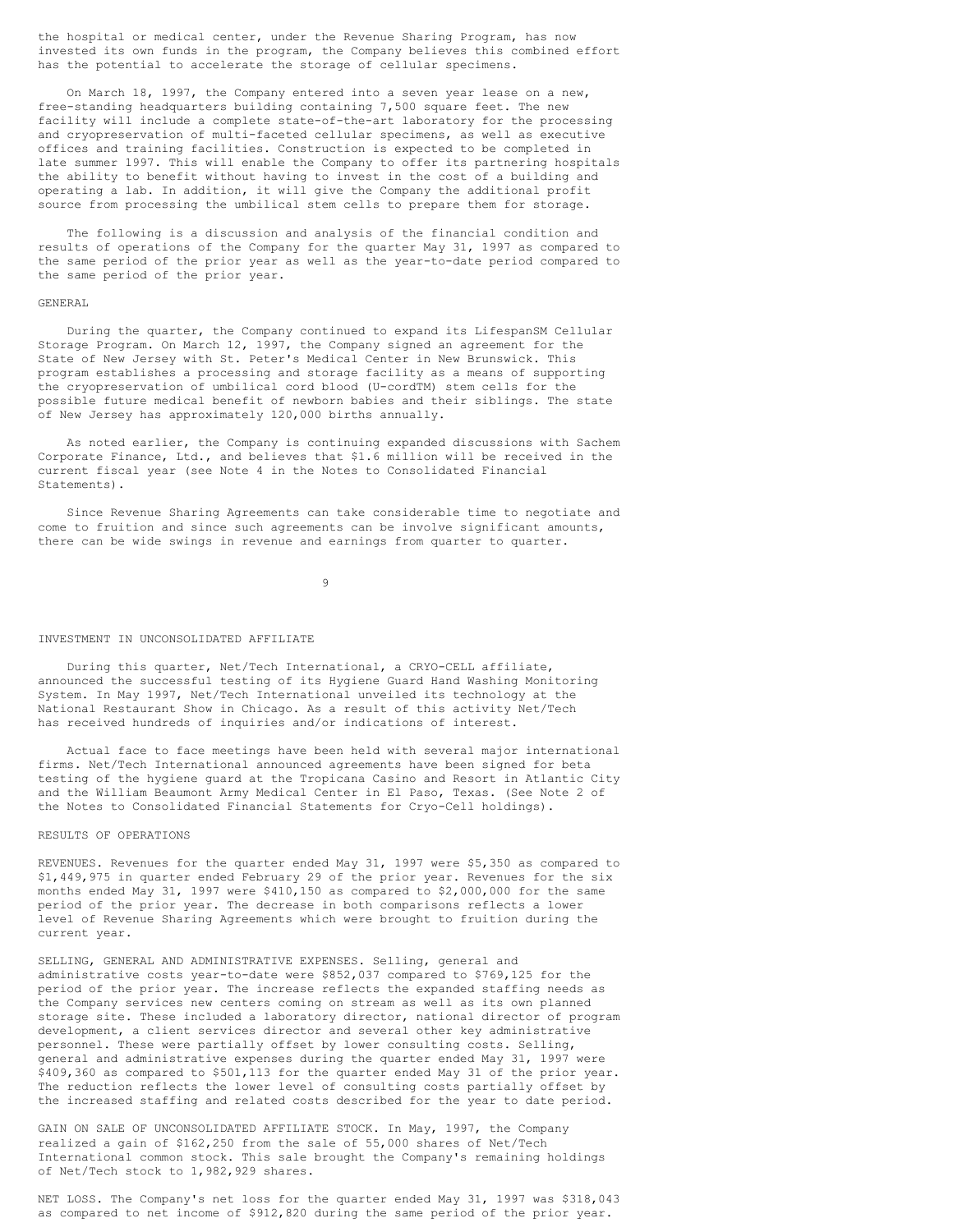For the six months ended May 31, 1997, the Company's had a net loss of \$402,065 as compared to net income of \$1,187,424 for the same period of the prior year. The change from a profit to a loss in both comparison periods reflects the lower level of Revenue Sharing Agreements brought to fruition during the current periods.

# LIQUIDITY AND CAPITAL RESOURCES

In May, 1997, the Company received \$540,000 from the sale of options to purchase its common stock at \$6.00 per share (see Note 3 in the Notes to Consolidated Financial Statements)

At May 31, 1997, the Company had cash and cash equivalents of \$1,311,538 as compared to \$1,079,531 at November 30, 1996, the end of the Company's last fiscal year. Financing activities during the six month period ended May 31, 1997 contributed cash of \$570,696. Operating activities during the same period contributed \$249,058. (This included payment in full from OrNda of their outstanding receivable of \$666,667 from the prior year end. The Company has since been notified that Tenet HealthSystem, which acquired OrNda, is honoring that Revenue Sharing Agreement. This was partially offset by the net loss for the period.) Investing activities during the same six month period consumed \$587,746 (primarily securities received in a revenue sharing agreement as well as equipment purchases).

As noted above, on March 18, 1997, the Company entered into a seven year lease on a new, free-standing headquarters building containing 7,500 square feet. The new facility will include a complete state-of-the-art laboratory for the processing and cryopreservation of multi-faceted cellular specimens, as

10

well as executive offices and training facilities. Construction is expected to be completed in late summer 1997.

The company has received a letter of commitment from NationsBank of Clearwater for a \$1,000,000 line of credit. The terms of the one year line of credit include a 1% placement fee (\$10,000) and one point above prime interest rate. Management believes that the availability of the line of credit is useful, however, the cash position is sufficient at present so that it is not known if, or when, there may be a need to draw against the line. The Company has not yet finalized the transaction.

The Company anticipates that cash reserves plus cash flows from operations and financing activities will be sufficient to fund its operations and growth during its current fiscal year. Cash requirements for the next fiscal year could be met through the sale of Revenue Sharing Agreements which are currently being negotiated.

## FORWARD LOOKING STATEMENTS

Statements wherein the terms "believes", "intends", or "expects" are used are intended to reflect "forward looking statements" of the Company. The information contained herein is subject to various risks, uncertainties and other factors that could cause actual results to differ materially from the results anticipated in such forward looking statements or paragraphs. Readers should carefully review the risk factors described in other documents the Company files from time to time with the Securities and Exchange Commission, including the most recent Annual Report on Form 10-K, Quarterly Reports on Form 10-Q and any Current Reports on Form 8-K filed by the Company.

11

# PART II - OTHER INFORMATION

#### ITEM 1. LEGAL PROCEEDINGS

In July, 1996, CRYO-CELL filed a lawsuit in the Superior Court of California claiming that the University of Arizona and other defendants had breached their contract, misappropriated trade secrets and other allegations. The University filed a motion attempting to get the Lawsuit dismissed in California which the Court disallowed. CRYO-CELL believes its suit has merit and the allegations can be proven.

On March 28, 1997, subsequent to the Company's most recent quarter end, and approximately eight months after CRYO-CELL filed its suit, the Company was informed that the University of Arizona has filed a cross claim to the CRYO-CELL lawsuit stating that CRYO-CELL had breached the contract and had intentionally misled the University. CRYO-CELL believes there is no merit to these allegations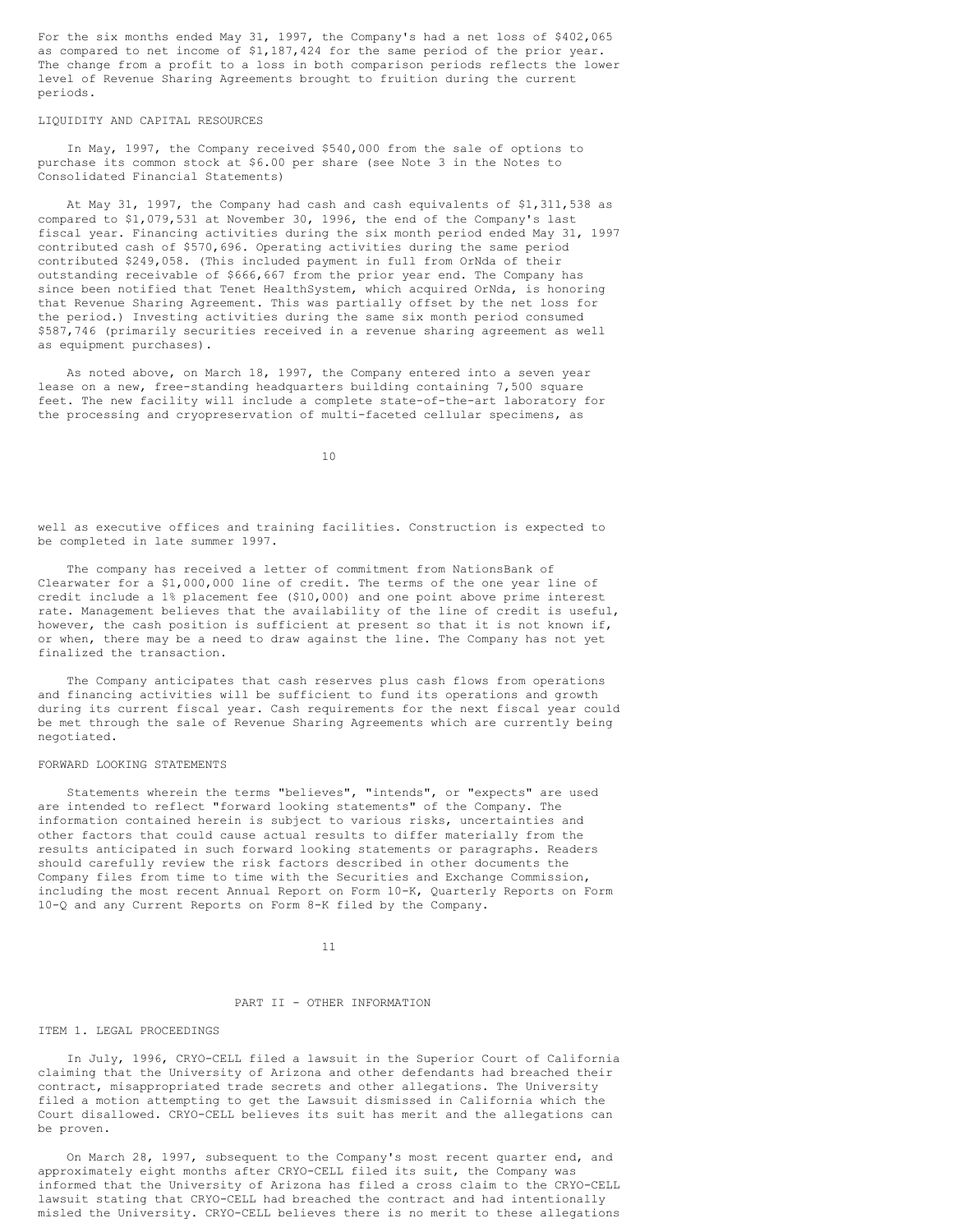and that the belated cross claim is part of the strategy by the University to motivate CRYO-CELL to settle the case.

The litigation is proceeding.

ITEM 6. EXHIBITS AND REPORTS ON FORM 8-K

- (a) Exhibits
	- 3.1 Certificate of Incorporation(1)
	- 3.11 Amendment to Certificate of Incorporation
	- 3.2 By-Laws(1)<br>3.21 Board Minu
	- 3.21 Board Minutes to Amendment of By-Laws(2)
	- Financial Data Schedule (EDGAR version only)

-------------------

- (1) Incorporated by reference to the Company's Registration Statement on Form S-1 (No. 33-34360).
- (2) Incorporated by reference to the Company's Annual Report on Form 10-K for the year ended November 30, 1994.
- (b) Reports on Form 8-K filed since the Company's last report are as follows:

There were no reports on Form 8-K since the Company's last report.

12

### SIGNATURES

Pursuant to the requirements of the Securities Exchange Act of 1934, the Registrant has duly caused this report to be signed on its behalf by the undersigned thereunto duly authorized.

CRYO-CELL INTERNATIONAL, INC.

/s/ DANIEL D. RICHARD --------------------- Daniel D. Richard Chief Executive Officer

/s/ BRIAN K. BURKE --------------------- Brian K. Burke

Chief Financial Officer, Secretary and Treasurer

Date: July 15, 1997

13

# EXHIBIT INDEX

EXHIBIT PAGE

------- ----

27 Financial Data Schedule